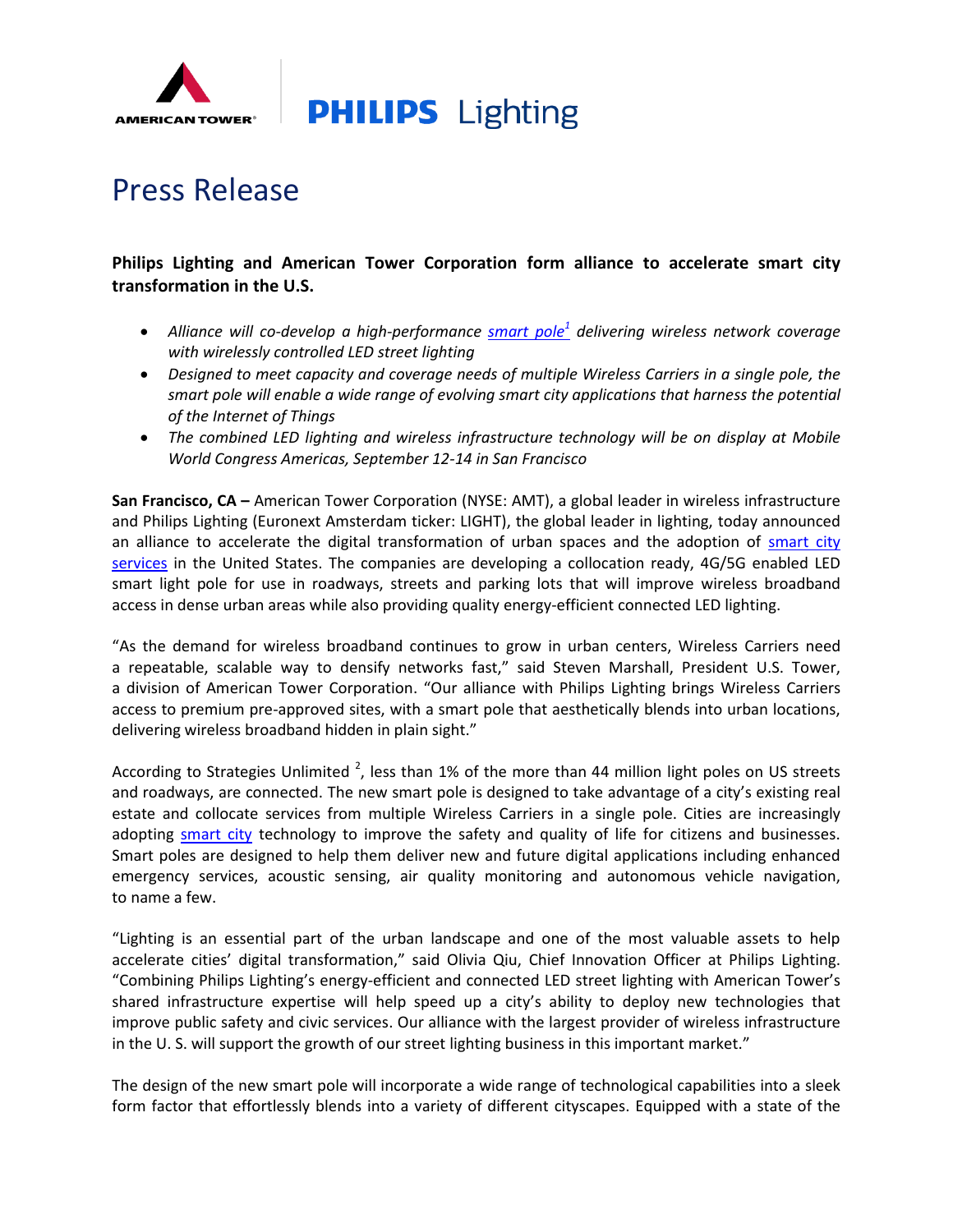



art, fully integrated antenna, the new smart pole will collocate multiple Wireless Carriers in a single structure and can accommodate a variety of radio configurations from various major OEMs. Multiple Wireless Carriers can easily install radio equipment including 4G and 5G small cell radio equipment with the plug-n-play design, all without adding urban clutter, changing the city landscape, or affecting the aesthetics of a neighborhood. Additionally, the lighting on each smart pole can be monitored and managed remotely to optimize energy savings and reduce maintenance costs using the [Philips CityTouch](http://www.lighting.philips.com/main/systems/connected-lighting/citytouch) connected street lighting management system.

A demonstration of the combined lighting and wireless infrastructure technology will be on display at the 2017 Mobile World Congress Americas, September 12–14, in San Francisco's Moscone Center, in Hall North, stand N. 108.

**Notes to editors**

1 **Smart Pole:** A smart pole combines a mini cell tower with built in telecommunication equipment, antennas and radios with a connected street light, which may also be equipped with sensors. The pole visibly looks like a street light pole.

<sup>2</sup> "The Connected Outdoor Lighting: Market Analysis and Forecast" report by Strategies Unlimited, published 2015.

###

**For further information, please contact:** American Tower Matthew Peterson [Matthew.Peterson@americantower.com](mailto:Matthew.Peterson@americantower.com) 617-585-7723

Philips Lighting Matt Marcus [Matt.marcus@philips.com](mailto:Matt.marcus@philips.com) + 1 551-227-6790

Philips Lighting Neil Pattie [neil.pattie@philips.com](mailto:neil.pattie@philips.com) +31 615 08 48 17

## **About American Tower**

American Tower, one of the largest global REITs, is a leading independent owner, operator and developer of multitenant communications real estate with a portfolio of approximately 148,000 communications sites. For more information about American Tower, please visit [www.americantower.com.](http://www.americantower.com/)